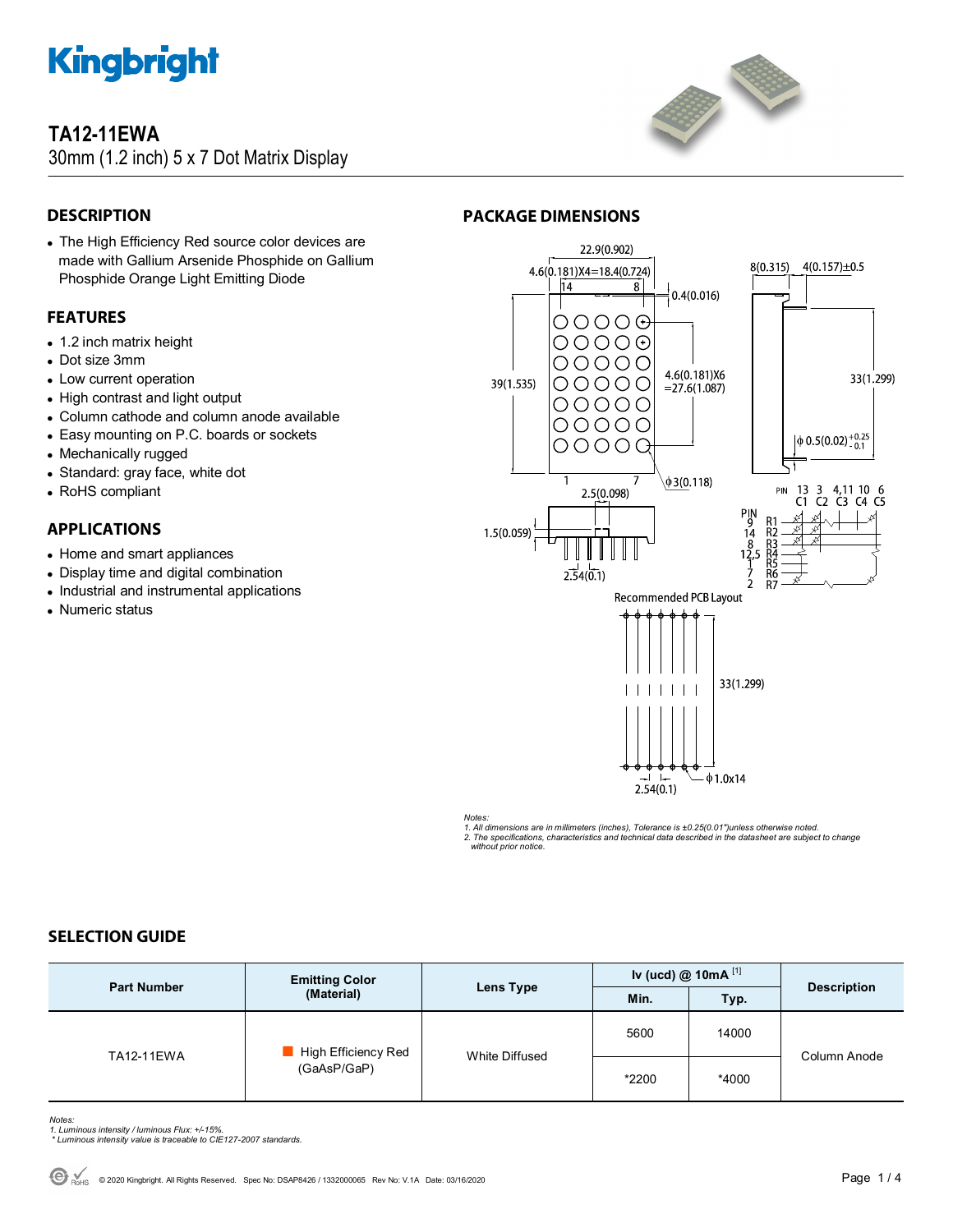# **Kingbright**

#### **ELECTRICAL / OPTICAL CHARACTERISTICS at T<sub>A</sub>=25°C**

|                                                     | Symbol                       |                            | Value |                          |      |
|-----------------------------------------------------|------------------------------|----------------------------|-------|--------------------------|------|
| <b>Parameter</b>                                    |                              | <b>Emitting Color</b>      | Typ.  | Max.                     | Unit |
| Wavelength at Peak Emission $I_F = 10mA$            | $\Lambda_{\rm peak}$         | <b>High Efficiency Red</b> | 627   | $\overline{\phantom{a}}$ | nm   |
| Dominant Wavelength $I_F = 10mA$                    | $\lambda_{\mathsf{dom}}$ [1] | <b>High Efficiency Red</b> | 617   | $\overline{\phantom{a}}$ | nm   |
| Spectral Bandwidth at 50% Φ REL MAX<br>$I_F = 10mA$ | Δλ                           | <b>High Efficiency Red</b> | 45    | $\overline{\phantom{a}}$ | nm   |
| Capacitance                                         | C                            | <b>High Efficiency Red</b> | 15    | $\overline{\phantom{a}}$ | pF   |
| Forward Voltage $I_F = 10mA$                        | $V_F$ <sup>[2]</sup>         | <b>High Efficiency Red</b> | 1.9   | 2.3                      | v    |
| Reverse Current ( $V_R$ = 5V)                       | $I_R$                        | <b>High Efficiency Red</b> |       | 10                       | μA   |

*Notes:* 

1. The dominant wavelength (λd) above is the setup value of the sorting machine. (Tolerance λd : ±1nm. )<br>2. Forward voltage: ±0.1V.<br>3. Wavelength value is traceable to CIE127-2007 standards.<br>4. Excess driving current and

| Parameter                               | Symbol                  | Value                 | <b>Unit</b>  |  |
|-----------------------------------------|-------------------------|-----------------------|--------------|--|
| Power Dissipation                       | $P_D$                   | 75                    | mW           |  |
| Reverse Voltage                         | $V_R$                   | 5                     | $\vee$       |  |
| Junction Temperature                    | $T_j$                   | 125                   | $^{\circ}C$  |  |
| <b>Operating Temperature</b>            | $T_{op}$                | $-40$ to $+85$        | $^{\circ}$ C |  |
| Storage Temperature                     | $T_{\text{stg}}$        | $-40$ to $+85$        | $^{\circ}C$  |  |
| DC Forward Current                      | $I_F$                   | 30                    | mA           |  |
| Peak Forward Current                    | $I_{FM}$ <sup>[1]</sup> | 160                   | mA           |  |
| Electrostatic Discharge Threshold (HBM) |                         | 8000                  | $\vee$       |  |
| Lead Solder Temperature <sup>[2]</sup>  |                         | 260°C For 3-5 Seconds |              |  |

#### **ABSOLUTE MAXIMUM RATINGS at T<sub>A</sub>=25°C**

Notes:<br>1. 1/10 Duty Cycle, 0.1ms Pulse Width.<br>2. 2mm below package base.<br>3. Relative humidity levels maintained between 40% and 60% in production area are recommended to avoid the build-up of static electricity – Ref JEDEC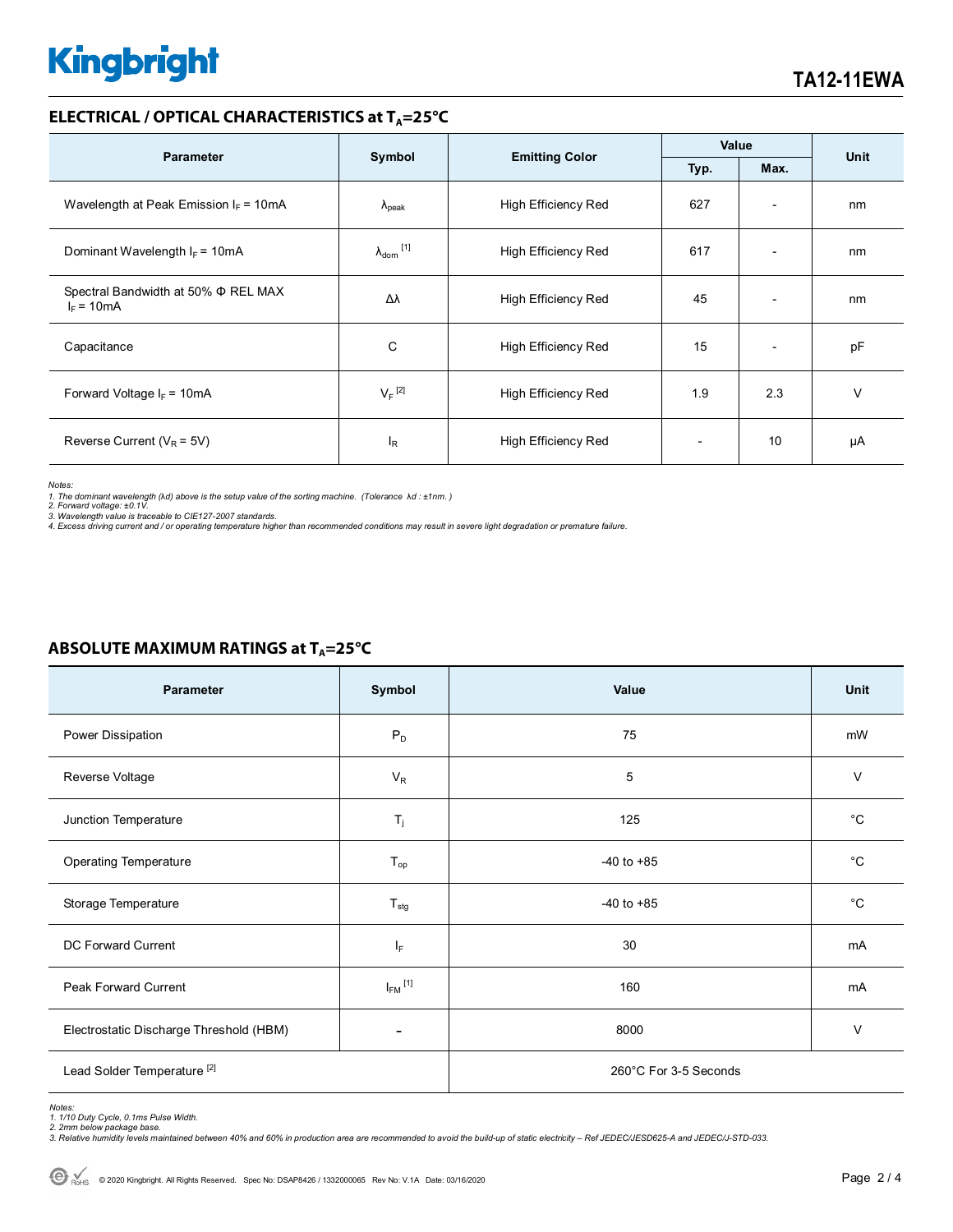# **Kingbright**

#### **TECHNICAL DATA**





#### **HIGH EFFICIENCY RED**



#### RECOMMENDED WAVE SOLDERING PROFILE **A CONDUCT A CONDUCT SOLDERING PROFILE Soldering General Notes**



*Notes:* 

*1. Recommend pre-heat temperature of 105°C or less (as measured with a thermocouple attached to the LED pins) prior to immersion in the solder wave with a maximum solder bath* 

 *temperature of 260°C 2. Peak wave soldering temperature between 245°C ~ 255°Cfor 3 sec (5 sec max).* 

*3. Do not apply stress to the epoxy resin while the temperature is above 85°C. 4. Fixtures should not incur stress on the component when mounting and during soldering process.* 

*5. SAC 305 solder alloy is recommended.* 

- 1. Through-hole displays are incompatible with reflow soldering.
- 2. If components will undergo multiple soldering processes, or other processes where the components may be subjected to intense heat, please check with Kingbright for compatibility.

#### **CLEANING**

- 1. Mild "no-clean" fluxes are recommended for use in soldering.
- 2. If cleaning is required, Kingbright recommends to wash components with water only. Do not use harsh organic solvents for cleaning because they may damage the plastic parts .
- 3. The cleaning process should take place at room temperature and the devices should not be washed for more than one minute.
- 4. When water is used in the cleaning process, Immediately remove excess moisture from the component with forced-air drying afterwards.

*<sup>6.</sup> No more than one wave soldering pass. 7. During wave soldering, the PCB top-surface temperature should be kept below 105°C.*